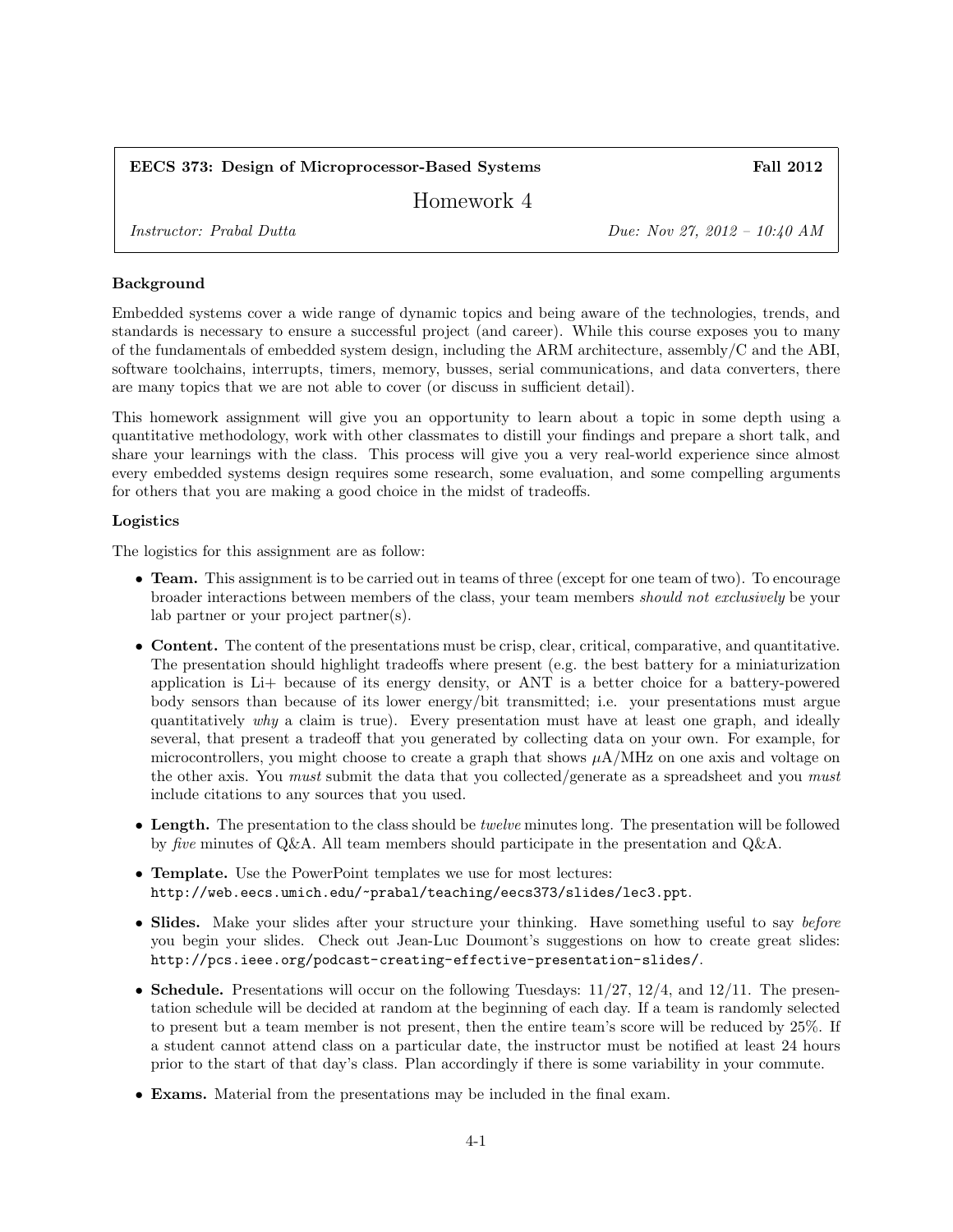### Presentation Topics

The assignment of students to project topics were made based roughly on expressed preference and coverage of topics. Those who expressed a preference during class were awarded one of their choices. Those who did not express a preference were assigned to ensure coverage of topics.

- Imager Sensors [ajinebge, wbeyer, jdcronk]: Imagers are now inexpensive and widely available. Analyze imagers from a variety of sources (Aptina, Centeye, Foveon, etc.) to understand their size, cost, power, pixel count and density, hardware interface, frame rate, and other properties. Present these findings in a quantitative framework. Identify useful relationships by plotting data from multiple devices (e.g. power draw vs pixel count, or frame rate vs cost).
- Energy Harvesting [dcesiel, shanemd, jhoell] Battery replacement has been identified by many as a problem inhibiting the growth of wireless embedded sensors. To address this problem, some have proposed using environmental energy harvesting to power devices. Enumerate the chips that have been recently released by companies like Linear Technology, Maxim Integrated, or Texas Instruments. Identify their tradeoffs. What kinds of energy sources do they work with? What is their minimum startup voltage? What is their quiescent current?
- Kinect [cgordini, kgaurav, maertenm]: Microsoft's Kinect system gives computers depth percertion in an easy-to-use system. How does Kinect work? How do people use Kinect – what's the programmer's model of the system and what do the API's look like? What are some exciting things that people have done with Kinect? Pick an application and describe the data processing framework using Kinect.
- FRAM [geoallen, carlstan, zguanye]: Ferro-electric Random Access Memory is relatively new memory technology available from Texas Instruments. Describe how FRAM works and what it's good for. How does it compare in memory density to other technologies like SRAM, EEPROM, and NAND and NOR flash in terms of power, cost, read times, write times, power, and energy per operation? What are some drawbacks and benefits of using FRAM in an application? Are there new applications enabled by FRAM?
- Radios [maliwati, saraylet, yankaiyu]: Wireless technologies have enabled mobile communications and computing. Looking ahead, low-power wireless is ushering in an age of connected devices. Research several wireless standards (e.g. ANT, Bluetooth, Bluetooth Low-Energy, ZigBee, 802.15.4, etc.) and describe what these various standards are, what modulation schemes they use, why there are so many different protocols, which applications they target, which vendors provide radios, and how a designer should go about choosing the right radio (or standard) for a particular application. Is it cost? Power draw? Standard vs proprietary? In stock at Digikey or Mouser? Other concerns?
- Software Toolchains [heiserya, mlindner, dwredd]: We studied the GNU GCC toolchain for ARM processesors. What other toolchains are available from third-parties? What are the tradeoffs among the various compiler options? What is the difference in cost and code generation efficiency? What are some of the reasons that one would choose a particular toolchain over a different toolchain?
- Efficient Algorithms [mjdiffy, farhanhh]: Many embedded systems employ signal processing and other algorithm for doing their work. Identify at least two of the most common algorithms (e.g. the FFT/DFT, ZIP, etc.), describe why the algorithm is useful, how it works, and ways in which it might be implemented. How should a system designer decide between rolling their own or using an off the shelf library? What are the tradeoffs? Cost? Code Size? Runtime? What's available as a library? Describe a library that you downloaded (e.g. FFT) and then tried to use. How did that go?
- Motor Control [kbporter, jashinta, zhangth]: Controlling motors from computers requires interface electronics and driver software. Research how various different kinds of actuators can be attached